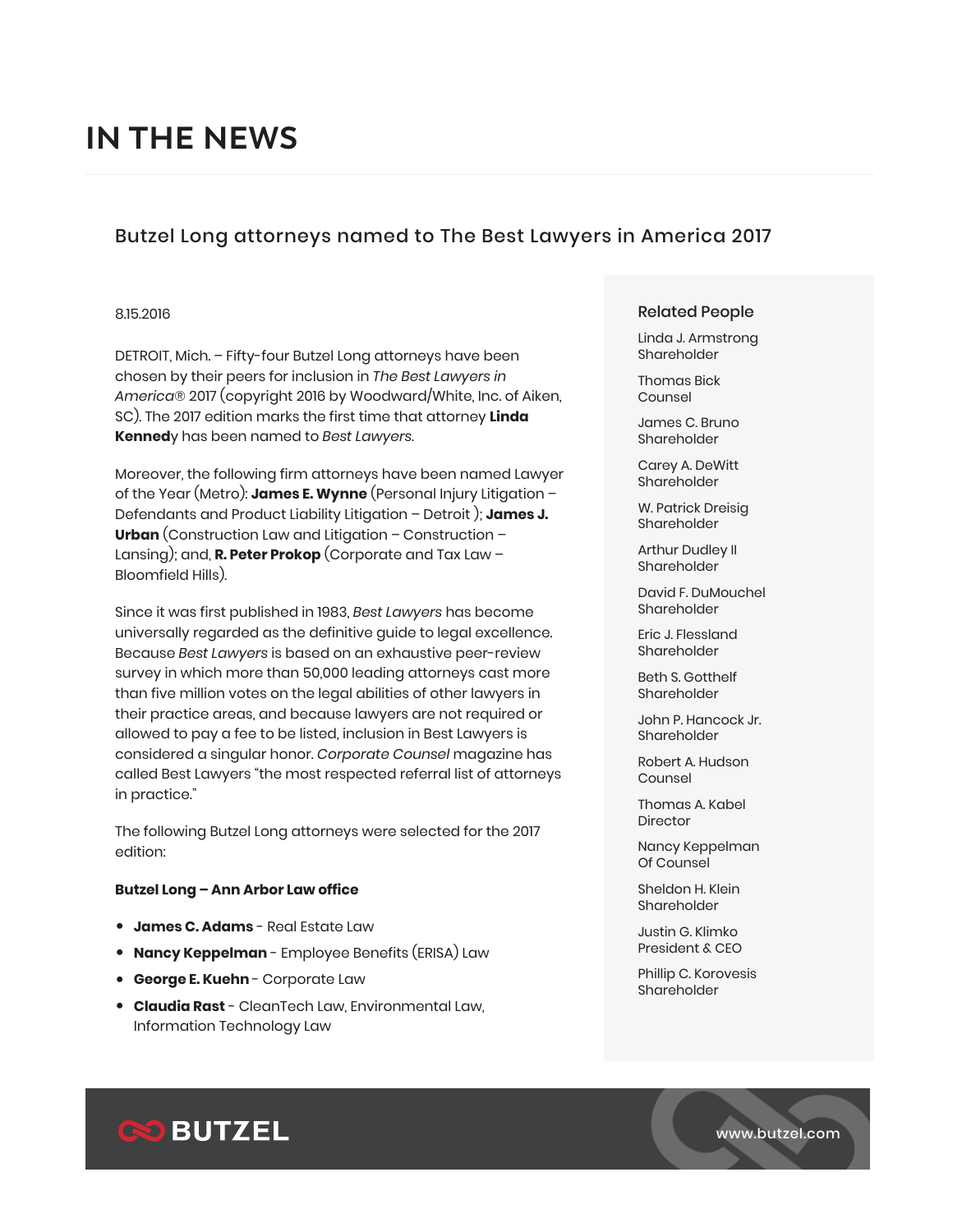- **Diane M. Soubly** Employment Law Management
- **Robert B. Stevenson** Employee Benefits (ERISA) Law, Litigation – ERISA
- **Andrew Stumpff** Employee Benefits (ERISA) Law

#### **Butzel Long – Bloomfield Hills office**

- **Alexander B. Bragdon** Employee Benefits (ERISA) Law, Litigation – ERISA
- **Stephen A. Bromberg** Litigation Real Estate, Real Estate Law
- **Beth I. DeBaptiste** Real Estate Law
- **Carey A. DeWitt** Employee Law -- Management, Litigation Labor and Employment
- **Gordon W. Didier**  Real Estate Law
- **W. Patrick Dreisig** Closely Held Companies and Family Business Law, Corporate Governance Law
- **Beth S. Gotthelf**  Environmental Law
- **D. Stewart Green** Litigation Real Estate, Real Estate Law
- **Thomas Kabel** Real Estate Law
- **Linda Kennedy\*\*\* (First Year Listed)** Patent Law
- **Sheldon H. Klein** Commercial Litigation, Litigation Antitrust
- **Bushra A. Malik** Immigration Law
- **Daniel P. Malone** Commercial Litigation, Personal Injury Litigation – Defendants, Product Liability – Defendants
- **Allan Nachman** Real Estate Law
- **Max J. Newman** Bankruptcy and Creditor Debt Rights/ Insolvency and Reorganization Law
- **R. Peter Prokop** Corporate Law, Tax Law
- **Richard E. Rassel** Commercial Litigation
- **Dennis B. Schultz** Construction Law, Litigation Construction, Litigation – Real Estate
- **Thomas L. Shaevsky** Employee Benefits (ERISA) Law, Litigation – ERISA
- **Jack D. Shumate** Environmental Law, Litigation Environmental

George E. Kuehn Counsel

Mark R. Lezotte Shareholder

Clara DeMatteis Mager Director

Bushra A. Malik Shareholder

Donald B. Miller Shareholder

Allan Nachman Counsel

Max J. Newman Shareholder

Reginald A. Pacis Shareholder

R. Peter Prokop Counsel

Richard E. Rassel Chairman

Claudia Rast Shareholder

James S. Rosenfeld Shareholder

Dennis B. Schultz Of Counsel

Bruce L. Sendek Shareholder

Thomas C. Simpson Counsel

David W. Sommerfeld Counsel

Diane M. Soubly Of Counsel

Nicholas J. Stasevich **Director** 

Robert B. Stevenson Counsel

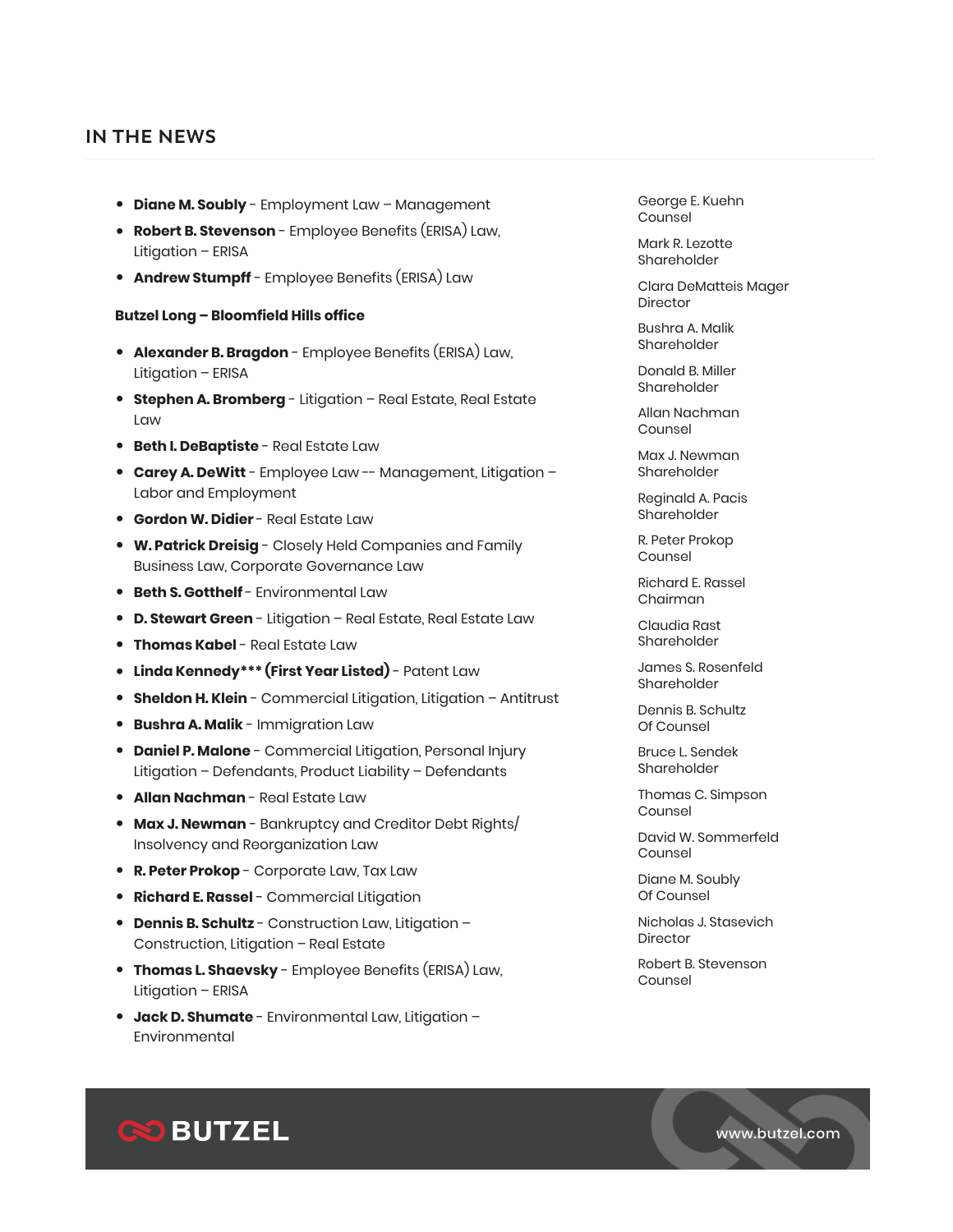- **Thomas C. Simpson** Litigation Real Estate, Real Estate Law
- **David W. Sommerfeld** Litigation Trusts and Estates, Trusts and Estates
- **Daniel B. Tukel**  Employment Law Management, Labor Law – Management, Litigation – Labor and Employment

#### **Butzel Long – Detroit office**

- **Linda J. Armstrong** Immigration Law
- **James C. Bruno** Corporate Law, International Trade and Finance Law
- **Clifford J. DeVine** Commercial Litigation
- **Arthur Dudley II** Corporate Law
- **David F. DuMouchel** Bet-the-Company Litigation, Criminal Defense: White-Collar, Ethics and Professional Responsibility Law
- **Eric J. Flessland** Construction Law, Litigation Construction
- **John P. Hancock, Jr.** Employment Law Management, Labor Law – Management, Litigation – Labor and Employment
- **Robert A. Hudson** Corporate Law, International Trade and Finance Law
- **Justin G. Klimko** Business Organizations (including LLCs and Partnerships), Corporate Compliance Law, Corporate Governance Law, Corporate Law, Mergers and Acquisitions Law, Securities/ Capital Markets Law, Securities Regulation
- **Gary W. Klotz** Employment Law Management, Labor Law Management
- **Phillip C. Korovesis** Commercial Litigation
- **Michael J. Lavoie** Commercial Litigation
- **Mark R. Lezotte** Health Care Law
- **Clara DeMatteis Mager** Immigration Law
- **Donald B. Miller** Employment Law Management, Labor Law – Management, Litigation – Labor and Employment, Product Liability Litigation – Defendants
- **Reginald A. Pacis** Immigration Law
- **James S. Rosenfeld** Employment Law Management, Labor Law – Management, Litigation – Labor and Employment

Andrew Stumpff Shareholder

Daniel B. Tukel Shareholder

James J. Urban Shareholder

James E. Wynne Director



www.butzel.com